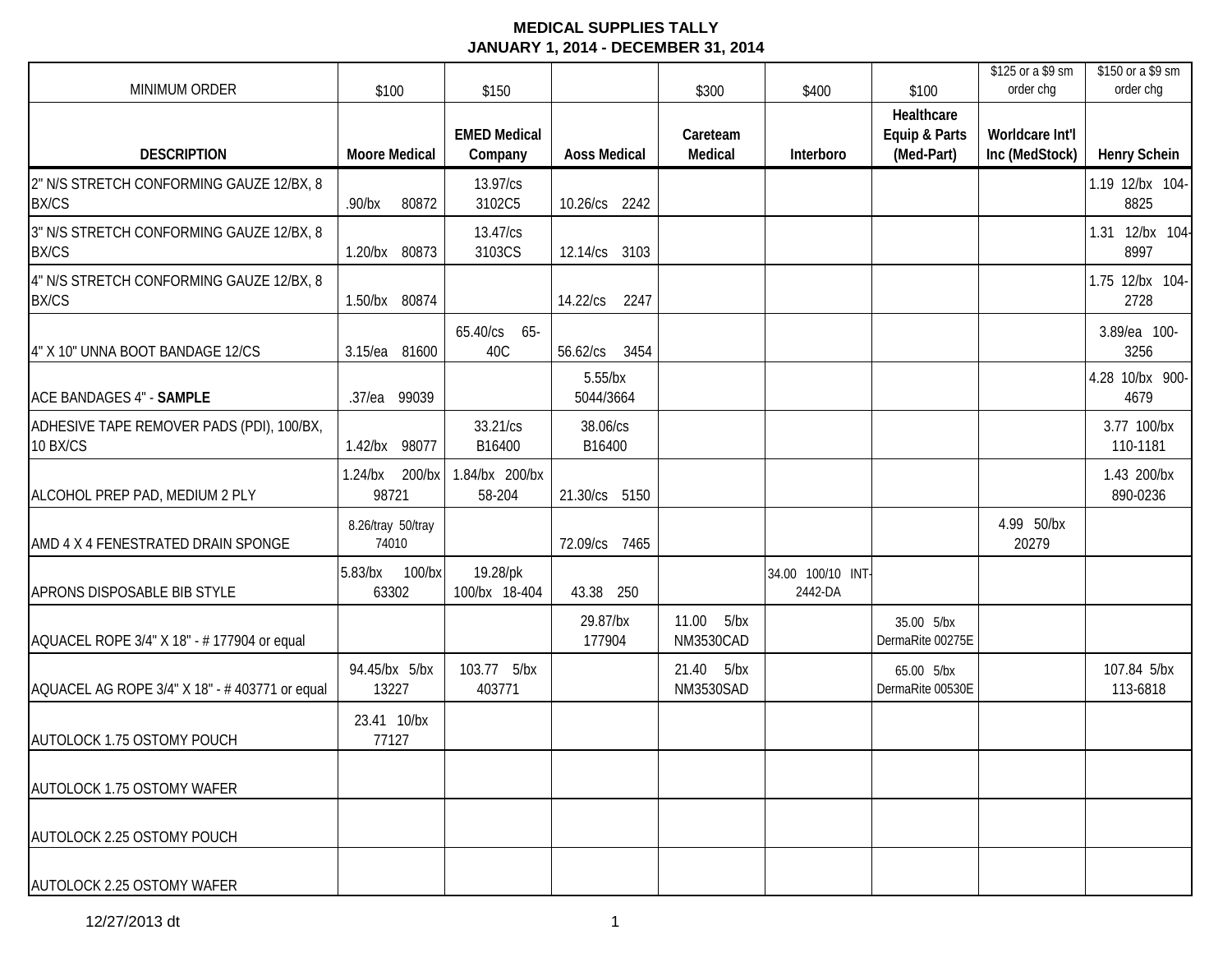|                                                               |                                | <b>EMED Medical</b>              |                                | Careteam |           | Healthcare<br>Equip & Parts | Worldcare Int'l        |                                       |
|---------------------------------------------------------------|--------------------------------|----------------------------------|--------------------------------|----------|-----------|-----------------------------|------------------------|---------------------------------------|
| <b>DESCRIPTION</b>                                            | <b>Moore Medical</b>           | Company                          | <b>Aoss Medical</b>            | Medical  | Interboro | (Med-Part)                  | Inc (MedStock)         | <b>Henry Schein</b>                   |
| <b>FABRIC BANDAIDS 3/4" X 3"</b>                              | 1.40/bx 100/bx<br>72885        | 2.68/bx 100/bx<br>16-4813        | 19.94/cs<br>P150130            |          |           |                             | 31.00 2400/cs<br>20617 | 1.18 100/bx<br>112-6133               |
| BETADINE SOLUTION 4 OZ                                        | 1.64/ea<br>89390               | 1.99<br>6761815004               |                                |          |           |                             |                        | 63.45 36/cs<br>690-6217               |
| CASTILE SOAP TOWELETTES 5" X 9"                               | 1.75/bx<br>96645               | 100/bx 28.99/cs 10/100<br>1304CS | 31.74/cs<br>D41900             |          |           |                             |                        | 2.97 100/bx<br>610-0148               |
| CHUX 17" X 24"                                                | 28.12 30/cs<br>50467           | 22.00/cs 300<br>9001CX           | 16.62/cs 1804                  |          |           |                             | 16.00 300/cs<br>73950  | 14.11 300/cs<br>112-5633              |
| COBAN, SELF-ADHERENT BANDAGE, 3" X 5YDS,<br><b>TAN, 24/CS</b> | 83091<br>37.83/cs<br>CoFlex    | 57.99 1583CS                     | 57.12/cs<br>1583               |          |           |                             |                        | 2.15/ea<br>777-5640                   |
| COBAN, SELF-ADHERENT BANDAGE, 4" X 5YDS,<br><b>TAN, 24/CS</b> | 35.02/cs 18/cs<br>83092 CoFlex | 55.82 1584CS                     | 53.77 18/cs<br>1584            |          |           |                             |                        | 2.69/ea<br>777-5476                   |
| COHESIVE SEALS - EAKIN # 839002 or equal                      | 85.03/bx 20/bx<br>13595        | 5.13<br>839002                   |                                |          |           |                             |                        | 97.09 20/bx<br>101-6126               |
| COMBINE PADS 5 X 9, STERILE 20/BX, 20 BX/CS                   | 1.90/bx 25/bx/<br>16/cs 13876  | 49.99/CS<br>$16-$<br>4250        | 45.45/cs<br>7196D/3501         |          |           |                             | 1.88 20/bx<br>28360    | 2.36 20/bx<br>119-0404                |
| MALE EXTERNAL CATHETER                                        | .91/ea 50273                   | 7250<br>1.29                     | 71.69/cs<br>8884730200         |          |           |                             |                        |                                       |
| DIGITAL ORAL THERMOMETER                                      | 2.26/ea 72746                  | 413B<br>5.14                     | 2.84/ea<br>P541222             |          |           |                             | 2.85/ea                | 2.97/ea<br>900-<br>4856               |
| DIGITAL ORAL THERMOMETER SHEATHS, 100/BX<br><b>50 BX/CS</b>   | 1.58/bx 633.47                 | 34.82 50/20<br>522870CS          | 140.47/cs<br>20633             |          |           |                             |                        | 2.67 100/bx<br>100-9361               |
| DISPATCH HOSPITAL CLEANER                                     |                                | 91.32 6/32oz<br>68970CS          | 69.95/cs 8/cs<br>22oz CL068967 |          |           |                             |                        | 11.45/ea 32 oz<br>114-7864            |
| 36" DISPOSABLE INFANT TAPE MEASURE<br>1000/BX                 | 23.15 57287                    | 39.99 63-<br>4412CS              | 26.75/bx X-<br>1335            |          |           |                             |                        | 52.28 1000/bx<br>108-4321             |
| DISPOSABLE BLOOD PRESSURE CUFF &<br>SPHYGMOMANOMETER KIT      | 9.62 99348                     |                                  |                                |          |           |                             |                        | 72.86/ea 109-3039<br>(w 5 cuffs/blue) |
| <b>DISPOSABLE STETHESCOPES</b>                                | 11.63/bx 10/bx<br>66266        | $6.60$ $01-$<br>670MGM           | 1.75/ea 722B                   |          |           |                             |                        | 1.59/ea<br>$114-$<br>2714 (yellow)    |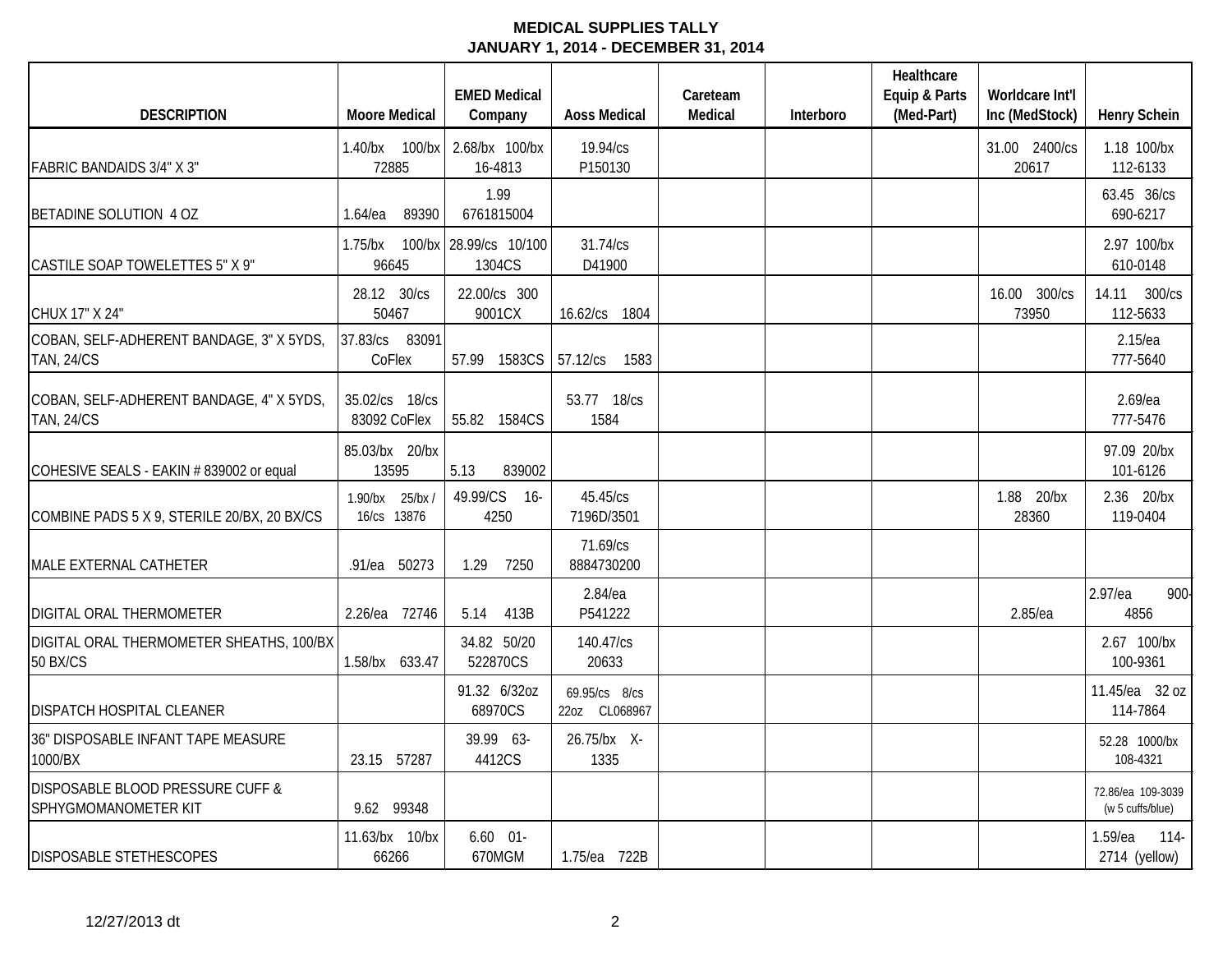|                                                          |                        | <b>EMED Medical</b>  |                       | Careteam                       |           | Healthcare<br>Equip & Parts       | Worldcare Int'l     |                           |
|----------------------------------------------------------|------------------------|----------------------|-----------------------|--------------------------------|-----------|-----------------------------------|---------------------|---------------------------|
| <b>DESCRIPTION</b>                                       | <b>Moore Medical</b>   | Company              | <b>Aoss Medical</b>   | Medical                        | Interboro | (Med-Part)                        | Inc (MedStock)      | <b>Henry Schein</b>       |
| DUO DERM CGF 4 X 4 HYDROCOLLOID<br><b>DRESSINGS 5/BX</b> | 19.40/bx 48063         | 36.99 187660         | 11.80/bx<br>00239E    | 20.10 10/bx<br><b>NM1010HC</b> |           | 11.49 5/bx<br>DermaRite<br>00239E |                     | 37.56 5/bx 196-<br>4491   |
| DUO DERM X-THIN 4 X 4 HYDROCOLLOID<br>DRESSINGS 10/BX    | 30.30/bx<br>41604      | 53.22 187955         | 20.87/bx<br>00259E    | 14.00 10/bx<br>NM1010HCT       |           | 14.20 5/bx<br>DermaRite<br>00259E |                     |                           |
| <b>EAR LOOP FACE MASK</b>                                | 7.89/bx 50/bx<br>47928 | 17.63 50/bx<br>55910 | $2.08$ /bx<br>D105    |                                |           |                                   | 2.40 50/bx<br>40200 | 4.42/bx 50/bx<br>104-3809 |
| ALL SILICONE 14FR 5CC FOLEY CATHETER 10/BX               | 83352<br>.84/ea        | 189.00<br>907314     | 55.38/bx<br>170605140 |                                |           |                                   |                     |                           |
| ALL SILICONE 14FR 30CC FOLEY CATHETER<br>10/BX           | $.84$ /ea<br>83344     |                      |                       |                                |           |                                   |                     |                           |
| ALL SILICONE 16FR 5CC FOLEY CATHETER 10/BX               | 83353<br>.84/ea        | 189.00<br>907316     | 55.38/bx<br>170605160 |                                |           |                                   |                     |                           |
| ALL SILICONE 16FR 30CC FOLEY CATHETER<br>10/BX           | 83346<br>$.84$ /ea     |                      | 55.38/bx<br>170630160 |                                |           |                                   |                     |                           |
| ALL SILICONE 18FR 5CC FOLEY CATHETER 10/BX               | 83354<br>$.84$ /ea     | 189.00<br>907318     | 55.38/bx<br>170605180 |                                |           |                                   |                     |                           |
| ALL SILICONE 18FR 30CC FOLEY CATHETER<br>10/BX           | 83347<br>.84/ea        |                      | 55.38/bx<br>170630180 |                                |           |                                   |                     |                           |
| ALL SILICONE 20FR 5CC FOLEY CATHETER 10/BX               | 83355<br>$.84$ /ea     |                      | 55.38/bx<br>170605200 |                                |           |                                   |                     |                           |
| ALL SILICONE 20FR 30CC FOLEY CATHETER<br>10/BX           | $.84$ /ea<br>83348     |                      | 55.38/bx<br>170630200 |                                |           |                                   |                     |                           |
| ALL SILICONE 22FR 5CC FOLEY CATHETER 10/BX               | 83356<br>$.84$ /ea     |                      | 55.38/bx<br>170605220 |                                |           |                                   |                     |                           |
| ALL SILICONE 22FR 30CC FOLEY CATHETER<br>10/BX           | 83349<br>$.84$ /ea     |                      | 55.38/bx<br>170630220 |                                |           |                                   |                     |                           |
| ALL SILICONE 24FR 30CC FOLEY CATHETER<br>10/BX           | $.84$ /ea<br>83350     |                      | 55.38/bx<br>170605240 |                                |           |                                   |                     |                           |
| FOLEY 14FR MALE STRAIGHT CATH                            | 13441<br>.67           |                      | 34.38/cs 4216/4       |                                |           |                                   |                     |                           |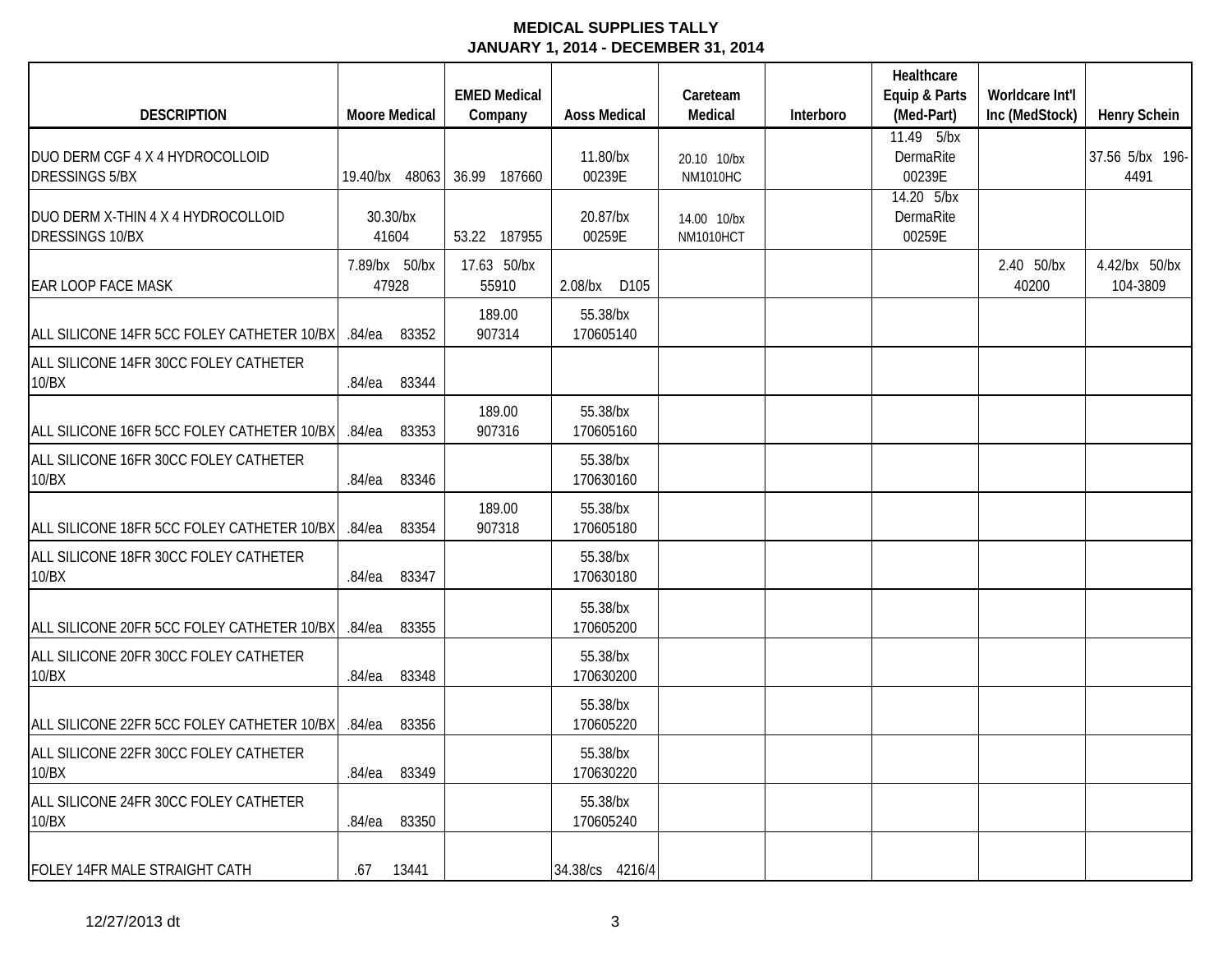|                                                      |                                                  | <b>EMED Medical</b>          |                           | Careteam |           | Healthcare<br>Equip & Parts | Worldcare Int'l   |                            |
|------------------------------------------------------|--------------------------------------------------|------------------------------|---------------------------|----------|-----------|-----------------------------|-------------------|----------------------------|
| <b>DESCRIPTION</b>                                   | <b>Moore Medical</b>                             | Company                      | <b>Aoss Medical</b>       | Medical  | Interboro | (Med-Part)                  | Inc (MedStock)    | <b>Henry Schein</b>        |
| FOLEY 14FR FEMALE STRAIGHT CATH                      | 17.09 30/bx<br>13539                             |                              | 74.03/cs<br>4A4286        |          |           |                             |                   |                            |
| ALL SILICONE COUDE FOLEY CATHETER 16FR<br>5CC, 10/BX | 143.29/bx 12/bx<br>12827 Hydrogel<br>Coded Latex |                              |                           |          |           |                             |                   |                            |
| ALL SILICONE COUDE FOLEY CATHETER 18FR<br>5CC, 10/BX | 143.29/bx 12/bx<br>12828 Hydrogel<br>Coded Latex |                              |                           |          |           |                             |                   |                            |
| ALL SILICONE FOLEY 20FR 5CC COUDE                    | 143.29/bx 12/bx<br>12829 Hydrogel<br>Coded Latex |                              |                           |          |           |                             |                   |                            |
| FOLEY CATHETER TRAY 30CC 20/CS                       | 83358<br>$1.50$ /ea                              |                              | 37.47/cs 4927             |          |           |                             |                   |                            |
| FOLEY INSERTION TRAY, 10CC W/O FOLEY -<br>20/CS      | 83357<br>1.49/ea                                 |                              | 33.77/cs 4926             |          |           |                             |                   |                            |
| FOLEY HOLDER VELCRO - SAMPLE                         | 78226<br>3.86/ea                                 |                              |                           |          |           |                             |                   |                            |
| FOLEY URINARY EXTEN/CONN TUBE                        |                                                  |                              |                           |          |           |                             |                   |                            |
| <b>FINGER TIP PULSE OXIMETER</b>                     | 44.32<br>88313                                   | 206.99 D-45                  | 79.42/cs 2100             |          |           |                             | 44.00/ea<br>50020 | 61.48/ea 499-<br>4035      |
| HIBICLENS LIQUID 4 OZ                                | 4.19 84282                                       | 4.36 57504                   | 233.38/cs<br>57504        |          |           |                             |                   | 4.66/ea<br>$107 -$<br>8796 |
| HYPAFIX 2" X 10 YARDS RETENTION TAPE, 24/CS 4.45/ea  | 67618                                            | 176.00                       | 4209 247.17/cs 4209       |          |           |                             |                   | $9.91$ /ea<br>355-<br>8145 |
| <b>ISOLATION GOWNS YELLOW 50/CS</b>                  | 2.72 10/bg<br>81014                              | 28.99<br>30201100            | 14.34/cs 4236             |          |           |                             | 15.49 /cs 40515   | 15.87 50/cs<br>108-5515    |
| <b>ISOLATION GOWNS WHITE 50/CS</b>                   | .65/ea 92698                                     | 42.99 2145                   | 20.00/cs<br>P750023       |          |           |                             |                   | 18.42 50/bx<br>782-9184    |
| LEG BAG MEDIUM URINARY 600 ML                        | 83366<br>.59/ea                                  | 47.48 48/cs<br><b>AS308N</b> | 34.16/cs<br><b>AS308N</b> |          |           |                             |                   | 1.99/ea 103-<br>9963       |
| N/S 2 X 2, 8 PLY GAUZE SPONGES 200/BG                | 1.18/bg 37336                                    | .99 2208200                  | 1.08/bg 2208              |          |           |                             |                   | 1.14 200/pk<br>104-8197    |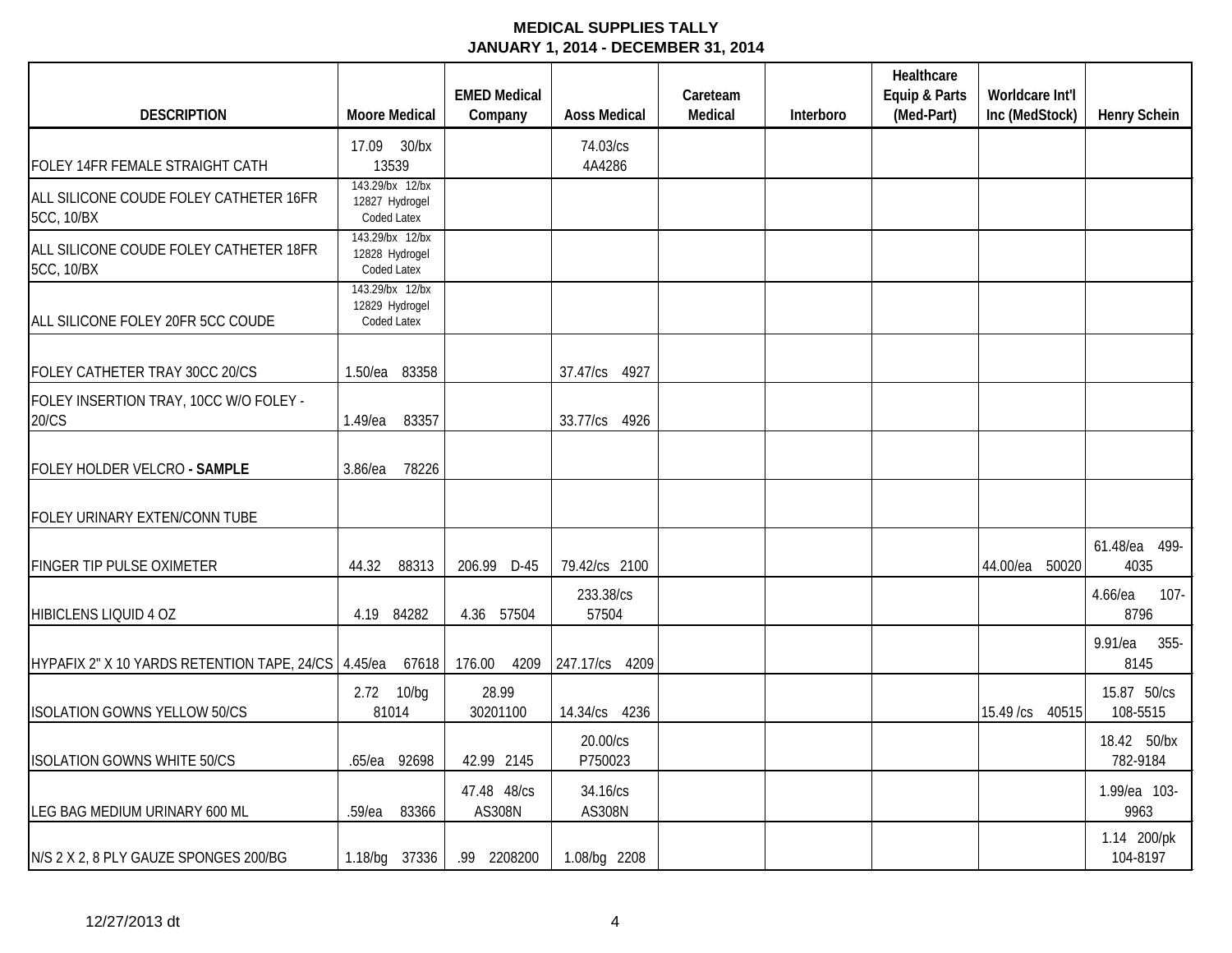|                                                               |                                   | <b>EMED Medical</b>            |                           | Careteam                       |           | Healthcare<br>Equip & Parts | Worldcare Int'l |                              |
|---------------------------------------------------------------|-----------------------------------|--------------------------------|---------------------------|--------------------------------|-----------|-----------------------------|-----------------|------------------------------|
| <b>DESCRIPTION</b>                                            | <b>Moore Medical</b>              | Company                        | <b>Aoss Medical</b>       | Medical                        | Interboro | (Med-Part)                  | Inc (MedStock)  | <b>Henry Schein</b>          |
| 2" STERILE KLING                                              | 1.17/bg 12/bg /<br>8/bgs/cs 80876 | 3.46<br>$12$ /bx<br>16-4152BX  | 21.95/cs<br>Dynarex 3112  |                                |           |                             |                 | 2.37 12/bx 104-<br>2739      |
| <b>3" STERILE KLING</b>                                       | 1.32/bg 12/bg /<br>8/bgs/cs 80877 | 1.99 12/bg<br>41032000         | 25.78/cs<br>Dynarex 3113  |                                |           |                             |                 | 2.40 12/bx 104-<br>9724      |
| 4" STERILE KLING                                              | 1.90/bg 12/bg /<br>8/bgs/cs 80878 | 4.45 12/bg<br>41042000         | 27.66/cs<br>Dynarex 3114  |                                |           |                             |                 | 3.68 12/bx 104-<br>6708      |
| STERILE 4" KERLEX KLING - COVIDEN # 6715 or<br>equal - SAMPLE | .73/ea 52459                      |                                | 218.12/cs 6715<br>(3332)  |                                |           |                             |                 | 1.41/ea<br>890-<br>4524      |
| 3"X3" STERILE NONADH ADAPT                                    | 18.22/bx 50/bx<br>89898           |                                | 333.95/cs 2012            | 5.50 50/bx<br><b>NM5050WD</b>  |           |                             |                 |                              |
| 3"X8" STERILE NONADH ADAPT                                    | 19.01/bx 50/bx<br>89899           |                                | 192.35/cs 2015            | 21.50 50/bx<br><b>NM1020WD</b> |           |                             |                 | 9.34 50/bx 890-<br>7793      |
| LATEX FREE TOURNQUET - SAMPLE                                 | .25/ea 90037                      |                                | 10.75/bx<br>4408BLUE      |                                |           |                             |                 |                              |
| STERILE SURGICAL LUBRICANT                                    | 4.94/bx 144/bx<br>15125           | 1.99<br>4oz<br>119-8919        | 25.91/bx 0281-<br>0205-12 |                                |           |                             |                 | 36.84 12/bx<br>191-0003      |
| MEDIHONEY WOUND & BURN DRESSING #31045<br>or equal            | 512.08 50/cs<br>12062             | 163.27 31045                   | 668.45/cs<br>31045        |                                |           |                             |                 |                              |
| MEDIHONEY GEL #31805 or equal                                 |                                   | 299.00<br>$40$ / $cs$<br>31805 | 250.88/cs<br>31805        |                                |           |                             |                 | 224.13 40/cs<br>251-0030     |
| MEPILEX BORDER SACRUM 7.2x7.2 # 282000 or<br>equal            |                                   | 59.00 5/bx<br>282000           | 430.09/cs<br>282000       |                                |           |                             |                 | 451.05 50/cs<br>118-3252     |
| MEPILEX BORDER SACRUM 9x9 # 282400 or<br>equal                | 382.39 25/cs<br>16270             | 87.00<br>282400                | 422.18/cs<br>282400       |                                |           |                             |                 | 448.67 5x5 25/cs<br>115-7345 |
| 5X8 MEPILEX HEEL FOAM DRESSING # 288100 or<br>equal           |                                   | 69.00<br>288100                | 67.73/cs<br>288100        |                                |           |                             |                 | 328.95 5x5/cs<br>110-9703    |
| 2" MEFIX SELF-ADHESIVE FABRIC TAPE # 310599<br>or equal       |                                   | 5.57 310599                    | 216.62/cs<br>310599       |                                |           |                             |                 | $5.21$ /ea<br>555-<br>0094   |
| 4" MEFIX SELF-ADHESIVE FABRIC TAPE # 311099<br>or equal       |                                   | 10.41 311099                   | 193.25/cs<br>311099       |                                |           |                             |                 | $9.66$ /ea<br>555-<br>0092   |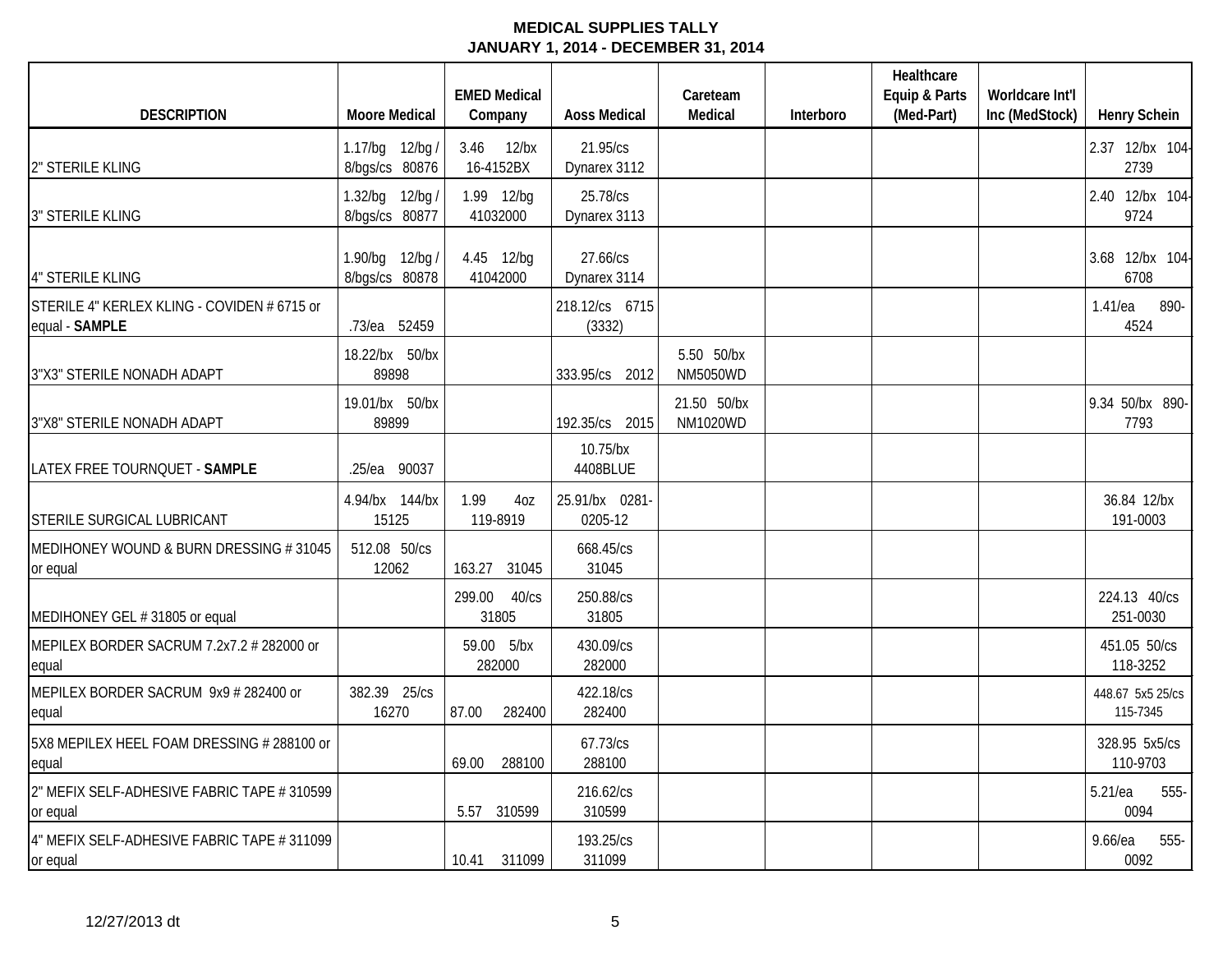|                                                                                                     |                          | <b>EMED Medical</b>      |                      | Careteam                        |           | Healthcare<br>Equip & Parts     | Worldcare Int'l |                            |
|-----------------------------------------------------------------------------------------------------|--------------------------|--------------------------|----------------------|---------------------------------|-----------|---------------------------------|-----------------|----------------------------|
| <b>DESCRIPTION</b>                                                                                  | <b>Moore Medical</b>     | Company                  | <b>Aoss Medical</b>  | Medical                         | Interboro | (Med-Part)                      | Inc (MedStock)  | <b>Henry Schein</b>        |
| 4"X4" MEPILEX FOAM DRESSING # 294199 or<br>equal                                                    |                          | 29.99 5/bx<br>294199     | 377.27/cs<br>294199  | 35.00 25/bx<br><b>NM1010F</b>   |           | 47.99 10/bx<br>DermaRite 00315E |                 | 25.94 5/bx 555-<br>0069    |
| 6"X6" MEPILEX BORDER FOAM DRESSING #<br>295400 or equal                                             |                          | 8.86 295400              | 217.53/cs<br>295400  | 112.75 25/bx<br><b>NM1515BF</b> |           | 78.20 10/bx<br>DermaRite 00318E |                 | 41.88 5/bx 555-<br>7059    |
| 4"X4" MEPILEX BORDER FOAM DRESSING #<br>295300 or equal                                             | 22.44 5/bx<br>17338      | 27.63 295300             | 256.49/cs<br>295300  | 67.75 25/bx<br><b>NM1010BF</b>  |           | 42.00 10/bx<br>DermaRite 00317E |                 | 24.69 5/bx 273-<br>4285    |
| 3"X3" MEPILEX BORDER FOAM DRESSING #<br>295200 or equal                                             | 70/cs<br>230.68<br>12356 | 23.51 5/bx<br>295200     | 263.63/cs<br>295200  | 40.25 25/bx<br><b>NM5050BF</b>  |           | 29.00 10/bx<br>DermaRite 00317E |                 | 18.13 5/bx 273-<br>5863    |
| 4X4 MELISORB AG # 255100 or equal                                                                   |                          | 89.99 10/bx<br>255100    | 912.45/cs<br>255100  | 42.80 10/bx<br>NM1010SAD        |           | 74.00 10/bx<br>DermaRite 00525E |                 | 921.05 1000/cs<br>111-9609 |
| 4X4 MELISORB #251100 or equal                                                                       |                          | 3.99<br>25220            |                      | 22.00 10/bx<br>NM1010CAD        |           | 21.99 10/bx<br>DermaRite 00270E |                 |                            |
| 4X4 MEPILEX BORDER AG ABORBENT<br>ANTIMICROBIAL BORDER FOAM DRESSING #<br>395390 or equal           |                          | 81.99 5/bx<br>395390     | 800.00/cs<br>395390  |                                 |           |                                 |                 | 810.53 50/cs<br>555-0200   |
| 6X6 MEPILEX BORDER AG ABORBENT<br>ANTIMICROBIAL BORDER FOAM DRESSING #<br>395490 or equal           |                          | 165.44<br>5/bx<br>395490 | 1706.49/cs<br>395490 |                                 |           |                                 |                 |                            |
| 7.2X7.2 MEPILEX BORDER SACRUM AG<br>ABORBENT ANTIMICROBIAL BORDER FOAM<br>DRESSING #382090 or equal |                          | 1700.00 35/cs<br>38240   | 1831.17/cs<br>382090 |                                 |           |                                 |                 |                            |
| 9.2X9.2 MEPILEX BORDER SACRUM AG<br>ABORBENT ANTIMICROBIAL BORDER FOAM<br>DRESSING #382490 or equal |                          | 1601.000<br>382490       |                      |                                 |           |                                 |                 |                            |
| MEPITAC TAPE 3/4" - # 298300 or eual                                                                |                          | 398300<br>16.00          | 15.48/bx<br>298300   |                                 |           |                                 |                 | 187.58 12/cs<br>877-5968   |
| MEPITAC TAPE 1.5" - # 298400 or eual                                                                |                          | 13.99 298400             | 12.88/bx<br>298400   |                                 |           |                                 |                 | 144.54 12/cs<br>132-363    |
| MEPITEL ONE WOUND CONTACT SHEET 4 X 7 #<br>289500 or equal                                          |                          | 142.25 10/bx<br>289800   |                      |                                 |           |                                 |                 | 139.39 10/bx<br>555-0096   |
| MEPITEL ONE WOUND SHEET 6.8 x 10 # 289700 or<br>equal                                               |                          | 159.99 5/bx<br>289700    |                      |                                 |           |                                 |                 | 1378.38 40/cs<br>120-7305  |
| NEPHROSTOMY DRAIN BAG, 600 ML                                                                       |                          | 29.99 NDB600             |                      |                                 |           |                                 |                 |                            |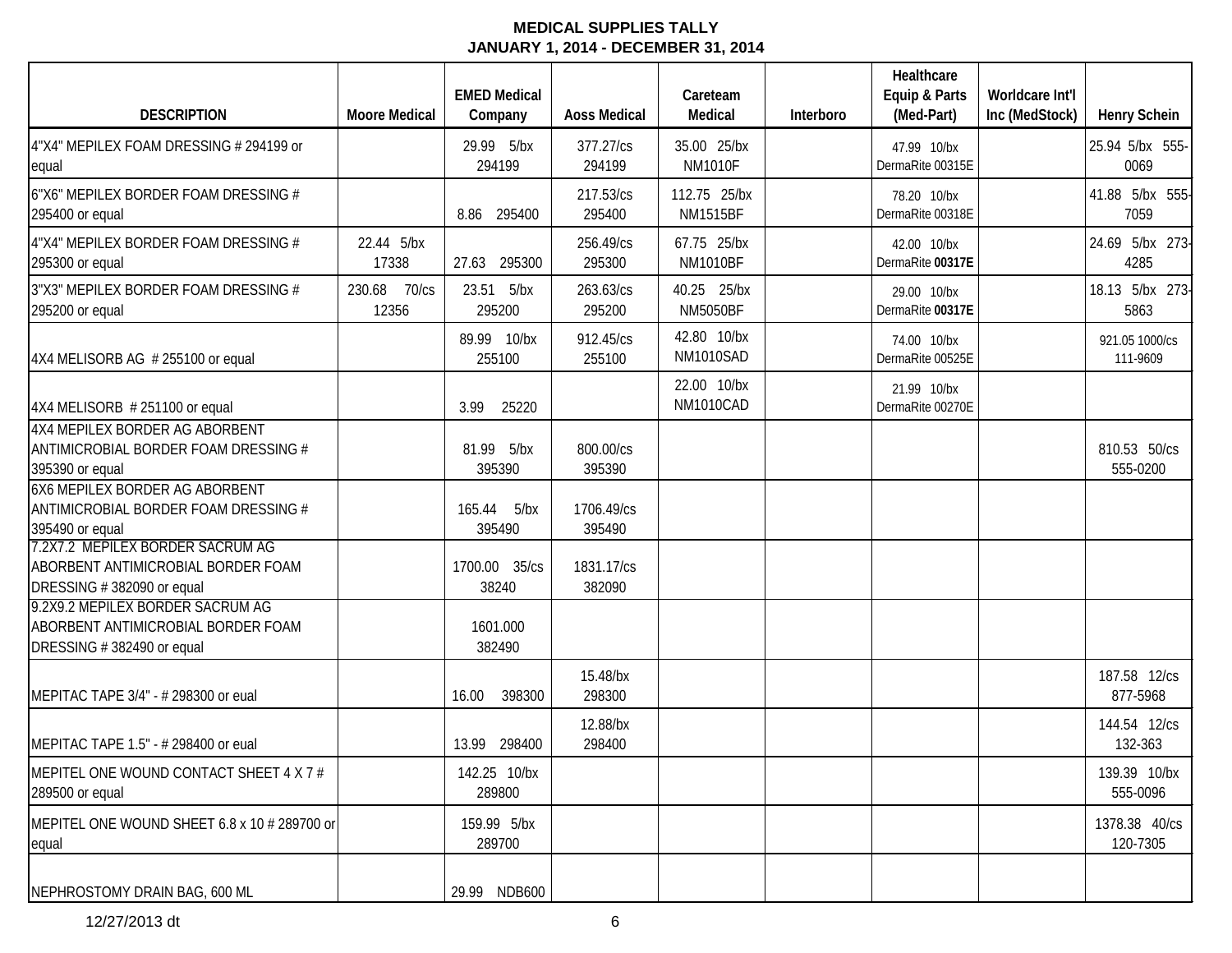| <b>DESCRIPTION</b>                                    | <b>Moore Medical</b>    | <b>EMED Medical</b><br>Company | <b>Aoss Medical</b>           | Careteam<br>Medical | Interboro                        | Healthcare<br>Equip & Parts<br>(Med-Part) | Worldcare Int'l<br>Inc (MedStock) | <b>Henry Schein</b>        |
|-------------------------------------------------------|-------------------------|--------------------------------|-------------------------------|---------------------|----------------------------------|-------------------------------------------|-----------------------------------|----------------------------|
|                                                       |                         | 39.99 144/bx                   |                               |                     |                                  |                                           |                                   | 51.91 144/cs               |
| NORMAL SALINE .9% 15 ML                               |                         | R0159                          |                               |                     |                                  |                                           |                                   | 116-7640                   |
| NORMAL 0.9% SALINE 100ML 48/CS                        | 25.00/cs<br>13422       | 29.99 48/cs 37<br>6240         | 28.18/cs 6240                 |                     |                                  |                                           |                                   | 29.09 48/cs<br>393-2662    |
| NORMAL 0.9% SALINE 500ML 16/CS                        | 1.81/ea 69385           | 29.99<br>01                    | R5201 28.80/cs<br>R520-<br>01 |                     |                                  |                                           |                                   | 27.68/cs 16/cs<br>507-5201 |
| NUGAUZE PLAIN .25 X 5 YDS STERILE                     | 75152<br>$2.04$ /ea     |                                | 43.00/cs<br>Coviden 7631      |                     |                                  |                                           |                                   | 3.03/ea<br>890-<br>9657    |
| NUGAUZE PLAIN .50 X 5 YDS STERILE                     | 75150<br>2.08/ea        |                                | 43.00/cs<br>Coviden 7632      |                     |                                  |                                           |                                   | 2.97/ea<br>890-<br>8939    |
| NUGUAZE IODOFORM 5% .25 X 5 YDS                       | 75151<br>$2.28$ /ea     |                                | 45.75/cs<br>Coviden 7831      |                     |                                  |                                           |                                   | 3.22/ea<br>890-<br>3381    |
| NUGUAZE IODOFORM 5% .50 X 5 YDS                       | 75153<br>2.37/ea        |                                | 47.70/cs<br>Coviden 7832      |                     |                                  |                                           |                                   | 890-<br>3.36/ea<br>9612    |
| ONE PIECE OSTOMY TRANSPARENT CUT TO FIT<br>3/8" to 3" |                         |                                |                               |                     |                                  |                                           |                                   |                            |
| <b>OSTOMY POUCH CLIPS</b>                             |                         |                                |                               |                     |                                  |                                           |                                   |                            |
| P/F LARGE VINYL GLOVES - 100/BX 10 BX/CS              | 3.08/bx 71413           | 46.00<br>14-818                | 28.00/cs 105-8                |                     | 22.00 1000 Med<br>Pride-Lrg-VPFG |                                           |                                   | 3.43 100/bx<br>102-7319    |
| P/F MEDIUM VINYL GLOVES - 100/BX 10 BX/CS             | 3.08/bx 71412           | 46.00 14-816                   | 28.00/cs 105-7                |                     | 22.00 1000 Med<br>Pride-Med-VPFG |                                           |                                   | 3.43 100/bx<br>102-5338    |
| P/F SMALL VINYL GLOVES - 100/BX 10 BX/CS              | 3.08/bx 71411           | 46.00 14-814                   | 28.00/cs 105-6                |                     | 22.00 1000 Med<br>Pride-Med-VPFG |                                           |                                   | 3.43 100/bx<br>102-6721    |
| PEROXIDE 4 OZ                                         |                         | .52 8oz 90153 .99 23-F0010     | 30.00/cs<br>8310820           |                     |                                  |                                           |                                   | .90/ea<br>831<br>0820      |
| PICC LINE DRESSING CHANGE TRAY                        | 4.41/ea 72063           |                                | 54.49/ea<br>BRDPIC0105H       |                     |                                  |                                           |                                   |                            |
| PISTON IRRIGATION TRAYS 20/CS                         | .92/ea 83360            |                                | 29.97/cs 68895                |                     |                                  |                                           |                                   | 1.04/ea<br>208-9904        |
| <b>PREP PADS POVIDINE IODINE PADS</b>                 | 3.23/bx 100/bx<br>96650 |                                | 38.90/cs 1108                 |                     |                                  |                                           |                                   | 4.92 100/bx<br>100-8564    |

12/27/2013 dt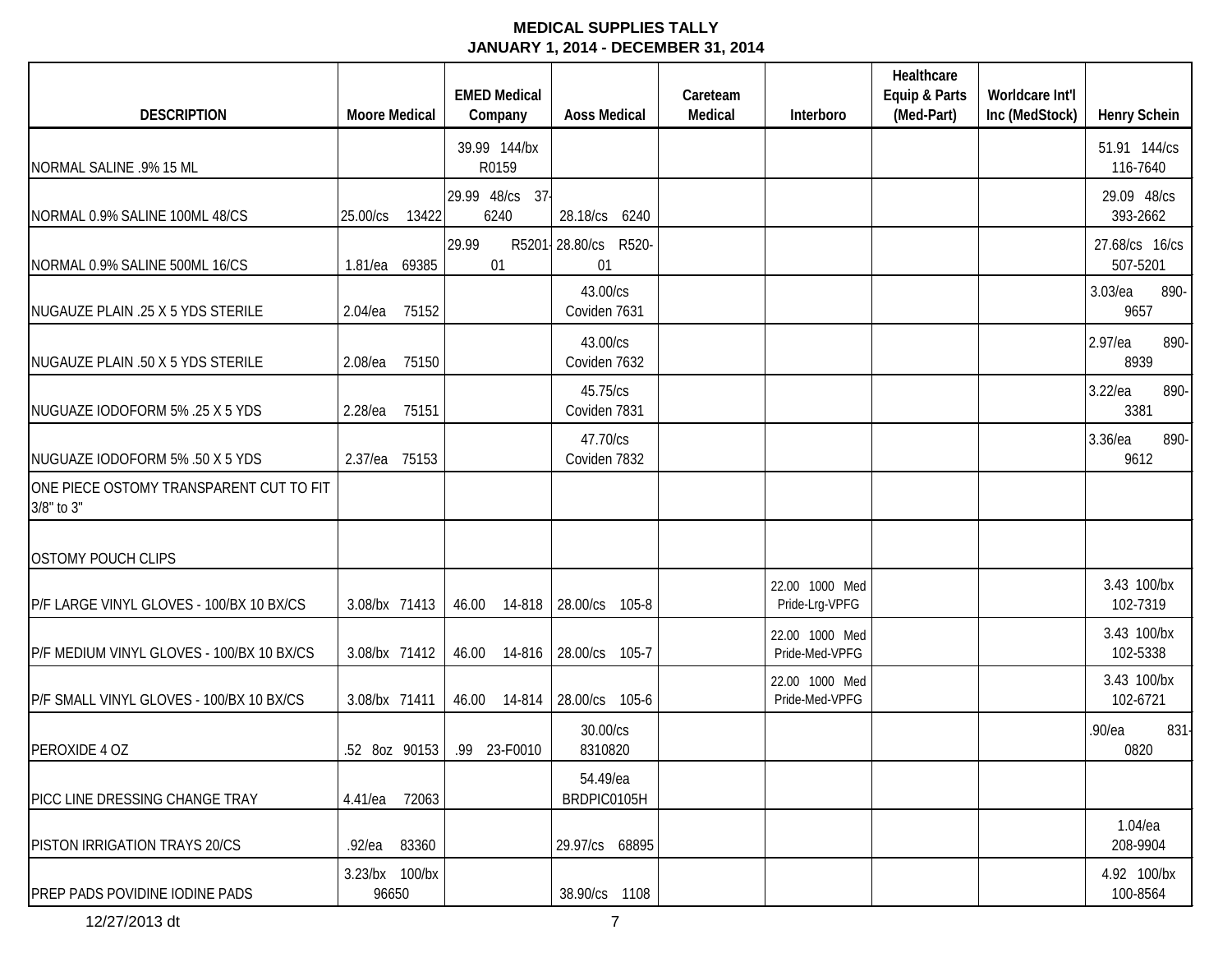|                                                                            |                       | <b>EMED Medical</b> |                       | Careteam |           | Healthcare<br>Equip & Parts                    | Worldcare Int'l       |                            |
|----------------------------------------------------------------------------|-----------------------|---------------------|-----------------------|----------|-----------|------------------------------------------------|-----------------------|----------------------------|
| <b>DESCRIPTION</b>                                                         | <b>Moore Medical</b>  | Company             | <b>Aoss Medical</b>   | Medical  | Interboro | (Med-Part)                                     | Inc (MedStock)        | <b>Henry Schein</b>        |
| PROFESSIONAL TOWEL, 2 PLY TISSUE/POLY, 13"<br>X 18", WHITE, 500/CS         | 20.44/cs 77004        |                     | 18.06/cs<br>P752023   |          |           |                                                |                       | 19.77 500/cs<br>100-3161   |
| PURACOL PLUS MICROSCAFFOLD COLLAGEN<br>WOUND DRESSING - 4.2" x 4.5"        | 290.98 10/bx<br>16201 |                     |                       |          |           |                                                |                       |                            |
| PURACOL PLUS AG MICROSCAFFOLD<br>COLLAGEN WOUND DRESSING - 4.2" x 4.5"     | 403.28 10/bx<br>16203 |                     |                       |          |           |                                                |                       |                            |
| REP BANDS - 50 YDS - LEVEL 1 (PEACH)                                       |                       |                     |                       |          |           |                                                |                       |                            |
| REP BANDS - 50 YDS - LEVEL 3 (GREEN)                                       |                       |                     |                       |          |           |                                                |                       |                            |
| REP BANDS - 50 YDS - LEVEL 5 (PLUM)                                        |                       |                     |                       |          |           |                                                |                       |                            |
| SAFETY LOK 10 ML 21G 1 1/2                                                 |                       |                     | 177.92/cs<br>BD329464 |          |           |                                                |                       | 24.54/bx 50/bx<br>860-0669 |
| SANI-CLOTH PLUS WIPES, LARGE, 6" X 6 3/4",<br>160/CAN, 12 CANS/CS          | 5.27/can 62879        |                     | 72.60/cs<br>Q89072    |          |           |                                                |                       | 4.79 160/pk<br>267-0721    |
| <b>SANI-HANDS ALC HAND WIPES</b>                                           | 4.66/can 75248        |                     | 75.26/cs 7033         |          |           |                                                |                       | 4.94 1.35/cn<br>610-8876   |
| SHARPS CONTAINER 2.2 QUART                                                 | 2.27/ea 2qt<br>53650  |                     | 155.34/cs<br>1522SA   |          |           |                                                |                       | $2.43$ /ea<br>666-0675     |
| NO STING SKIN PREP BARRIER WIPES 50/BX - 20<br><b>BX/CS</b>                | $7.44$ /bx<br>89627   |                     | 462.34/cs<br>59420600 |          |           | 109.00/cs 50/bx<br>20/bx/cs DermaRite<br>00237 |                       | 8.63 50/bx<br>114-8248     |
| SPECIMEN CONTAINER 4 OZ W/SCREW ON LID,<br>STERILE 100/CS                  | 13.20/cs 69716        |                     | 15.00/cs AS340        |          |           |                                                |                       | 8.87 100/cs<br>900-7431    |
| <b>SKIN STAPLE REMOVER</b>                                                 | $.72$ /ea<br>82762    |                     | 83.18/cs 772          |          |           |                                                | .63/ea 91156          | $.67$ /ea<br>900-7011      |
| STERI STRIP 1/4" X 3" SKIN CLOSURES, 50-<br>3'S/BX, 4 BX/CS                | 45.68/bx 08638        |                     | 222.34/cs<br>B1551    |          |           |                                                | 30.75 200/cs<br>20932 | 23.55 150/bx<br>900-4315   |
| STERILE COTTON TIPPED APPLICATOR 6" X 1/12"<br>- 1/PK, 100 PP/BX, 10 BX/CS | 2.32/bx 69622         |                     | 31.96/cs 76700        |          |           |                                                |                       | 4.96 100/bx<br>677-5326    |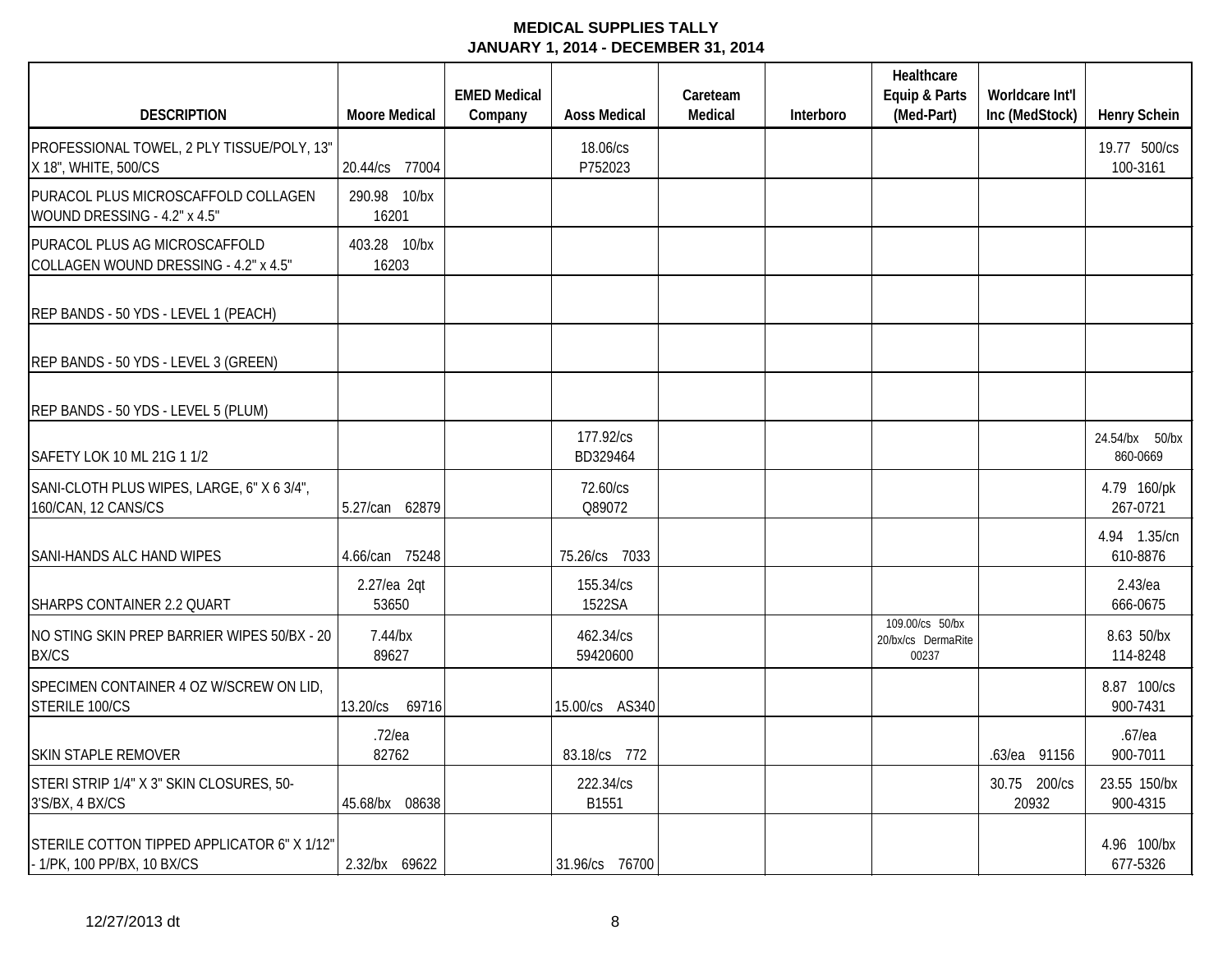| <b>DESCRIPTION</b>                                                                          | <b>Moore Medical</b>    | <b>EMED Medical</b><br>Company | <b>Aoss Medical</b>         | Careteam<br>Medical | Interboro | Healthcare<br>Equip & Parts<br>(Med-Part) | Worldcare Int'l<br>Inc (MedStock) | <b>Henry Schein</b>      |
|---------------------------------------------------------------------------------------------|-------------------------|--------------------------------|-----------------------------|---------------------|-----------|-------------------------------------------|-----------------------------------|--------------------------|
| STERILE GAUZE SPONGES 4 X 4 8 PLY 25/BX, 24<br><b>BX/CS</b>                                 | 3.64/bx 81244           |                                | 30.89/cs<br>448STRAY        |                     |           |                                           | 33.75/cs 26478                    | 5.02 50/bx 101-<br>5519  |
| <b>STERILE GLOVES LARGE</b>                                                                 | 19.10 100/bx<br>77907   | 39.99 50/cs<br>55093           | 168.83/cs<br>6034153        |                     |           |                                           |                                   |                          |
| <b>STERILE GLOVES MEDIUM</b>                                                                | 19.10 100/bx<br>77906   | 39.99 50/cs<br>55092           | 168.83/cs<br>6034152        |                     |           |                                           |                                   |                          |
| <b>STERILE GLOVES SMALL</b>                                                                 | 19.10 100/bx<br>77905   | 40.99 50/cs<br>55091           | 168.83/cs<br>6034151        |                     |           |                                           |                                   |                          |
| STERILE SPONGES 2 X 2, 8 PLY, 50-2'S/TRAY, 30<br><b>TRAYS/CS</b>                            | 1.77/tray 90418         |                                | 30.89/cs<br>228STRAY        |                     |           |                                           | 36.44 3000/cs<br>26282            | 1.57 100/bx<br>101-4947  |
| <b>STERILE WATER 100ml</b>                                                                  | 23.84/cs 48/cs<br>13423 |                                | 36.08/cs 1022               |                     |           |                                           |                                   | 28.37 48/cs 365-<br>3214 |
| STOMAHESIVE PASTE 2 OZ                                                                      | 8.09<br>74157           |                                | 8.92/ea<br>1839-10          |                     |           |                                           |                                   | $9.23$ /ea<br>196-3488   |
| <b>STOMAHESIVE POWDER</b>                                                                   |                         |                                | 6.39/ea<br><b>MDCPOWDER</b> |                     |           |                                           |                                   | 7.28/ea<br>773-<br>1021  |
| SUPER FLUFF 6 X 6.75 STERILE                                                                | 3.62/bx 10/bx<br>79919  |                                | 91.16/cs<br>A66750          |                     |           |                                           |                                   | 2.90 10/tray<br>600-8635 |
| ONE PIECE OSTOMY TRANSPARENT CUT TO FIT<br>3/8" TO 3"                                       |                         |                                |                             |                     |           |                                           |                                   |                          |
| SUR FIT NATURA CONVEX INSERTS 1-1/4", 5/BX                                                  |                         |                                | 11.00/bx<br>404010          |                     |           |                                           |                                   |                          |
| SUR FIT NATURA STOMAHESIVE FLEXIBLE CUT<br>TO FIT SKIN BARRIER 1.75" WAFER - WHITE<br>10/BX | 43.62/bx<br>62816       |                                | 42.66/bx<br>125259          |                     |           |                                           |                                   |                          |
| SUR-FIT 1.75" DRAINABLE POUCH 12" OPAQUE,<br>10/BX                                          | 23.41/bx 62815          |                                | 24.00/bx<br>401512          |                     |           |                                           |                                   |                          |
| SUR FIT NATURA UROSTOMY POUCH W/1.75"<br>FLANGE, 10/BX                                      | 33.98/bx 13585          |                                |                             |                     |           |                                           |                                   |                          |
| SUR FIT NATURA STOMAHESIVE FLEXIBLE CUT<br>TO FIT SKIN BARRIER 2.25" WAFER - TAN 10/BX      | 43.62/bx 62817          |                                | 42.66/bx<br>125262          |                     |           |                                           |                                   |                          |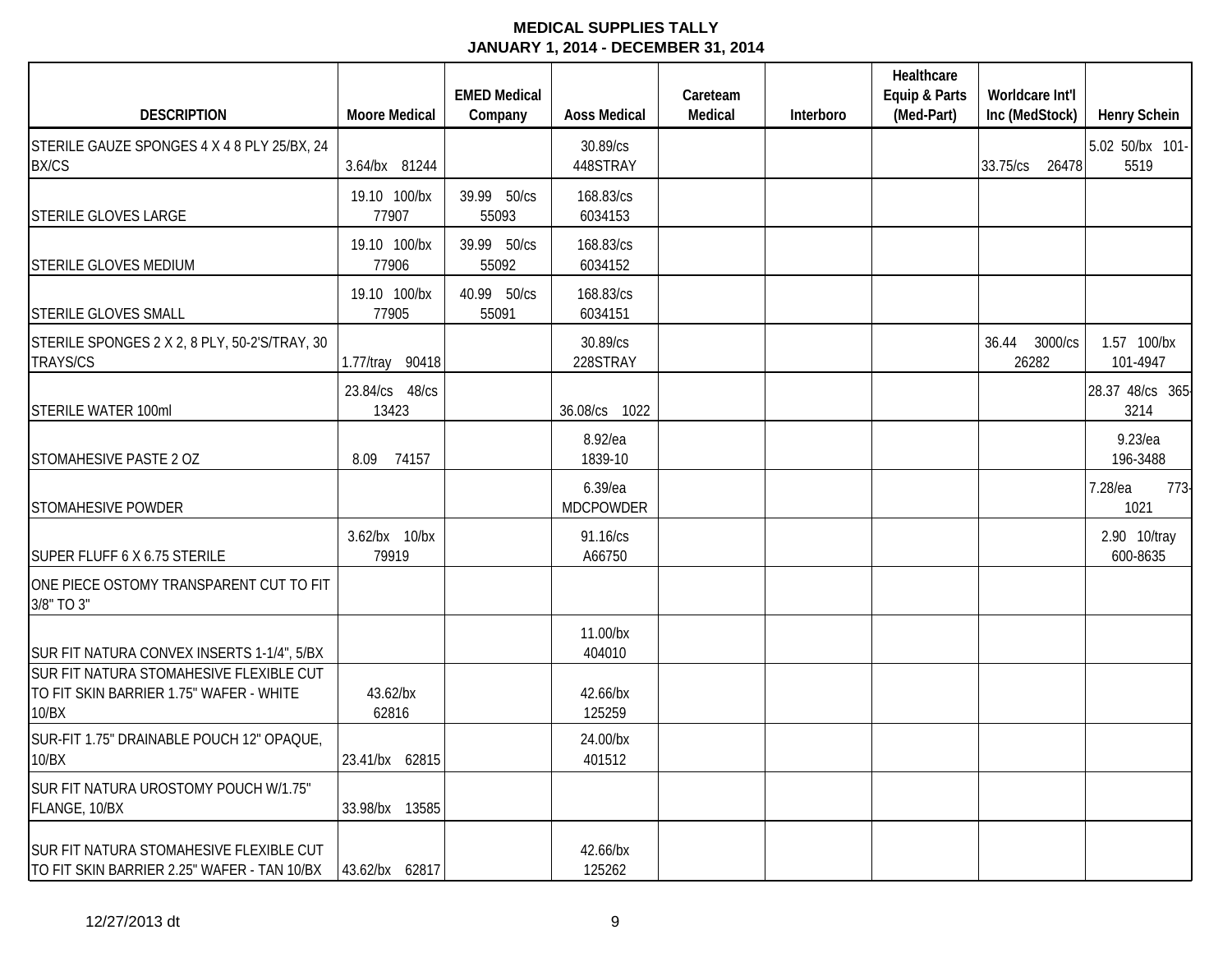|                                                                            |                          | <b>EMED Medical</b>         |                       | Careteam                        |           | Healthcare<br>Equip & Parts      | Worldcare Int'l |                          |
|----------------------------------------------------------------------------|--------------------------|-----------------------------|-----------------------|---------------------------------|-----------|----------------------------------|-----------------|--------------------------|
| <b>DESCRIPTION</b>                                                         | <b>Moore Medical</b>     | Company                     | <b>Aoss Medical</b>   | Medical                         | Interboro | (Med-Part)                       | Inc (MedStock)  | <b>Henry Schein</b>      |
| NATURA 2.25" - 10" OPAQUE POUCH                                            |                          |                             | 401545<br>33.33       |                                 |           |                                  |                 |                          |
| UROSTOMY 2.25 POUCH                                                        | 33.98/bx 10/bx<br>13586  |                             |                       |                                 |           |                                  |                 |                          |
| SUR FIT NATURA STOMAHESIVE FLEXIBLE CUT<br>TO FIT SKIN BARRIER 2.75" WAFER |                          |                             | 42.66/bx<br>125266    |                                 |           |                                  |                 |                          |
| 12" SUR FIT STANDARD POUCH 2.75" FLANGE,<br>10/BX                          |                          |                             |                       |                                 |           |                                  |                 |                          |
| <b>SUTURE REMOVER KIT</b>                                                  | 82761<br>.52/ea          |                             | 26.62 4521            |                                 |           |                                  |                 | $1.27$ /ea<br>112-5822   |
| SYRINGE 2 OZ CATHETER TIP                                                  | 15.91/bx 20/bx<br>65821  |                             | 119.64/cs<br>BD301037 |                                 |           |                                  |                 | 37.25 40/bx<br>987-6461  |
| SYRINGE LUER LOCK 10 ML                                                    | 11.85/bx 100/bx<br>79567 | 11.99 100/cs<br>08290309604 | 48.74/cs<br>BD309604  |                                 |           |                                  |                 | 10.43 100/bx<br>100-6667 |
| SYRINGE LUER LOCK 20 ML                                                    | 12.13/bx 50/bx<br>79568  | 16.99 48/cs<br>08290302830  | 61.31/cs<br>BD302830  |                                 |           |                                  |                 | 12.88 50/bx<br>315-9619  |
| SYRINGE LUER LOCK 30 ML                                                    | 19.57/bx 50/bx<br>81843  |                             | 81.74/cs<br>BD302832  |                                 |           |                                  |                 | 8.92 25/bx<br>100-8334   |
| SYRINGE SAFETY LOK 3 ML 25G 5/8                                            | 21.52/bx 100/bx<br>45663 |                             | 82.22/cs<br>BD305791  |                                 |           |                                  |                 | 21.25 100/bx<br>315-5940 |
| TAPE TRANSPORE 1"                                                          | 13.98/bx 12/bx<br>08641  |                             | 162.99/cs<br>1534-1   |                                 |           |                                  |                 | 15.32 12/bx<br>777-7305  |
| TAPE TRANSPORE 2"                                                          | 13.86/bx 6/bx<br>25893   |                             | 162.99/cs<br>1534-2   |                                 |           |                                  |                 | 15.32 6/bx 777-<br>9422  |
| TAPE MICROPORE PAPER 1"                                                    | 7.33/bx 12/bx<br>25875   |                             | 83.76/cs<br>1530-1    |                                 |           |                                  |                 | 9.11 12/bx<br>777-8348   |
| TAPE, MICROPORE 2" X 10 YD PAPER, 6/BX, 10<br><b>BX/CS</b>                 | 7.33/bx<br>25876         |                             | 80.63/cs<br>1530-2    |                                 |           |                                  |                 | 9.11 6/bx<br>777-7936    |
| TB SYRINGE 1ML 27 G X 1/2                                                  | 9.83/bx 100/bx           |                             | 83.12/cs<br>JD01T2713 |                                 |           |                                  |                 | 12.67 100/bx<br>694-2570 |
| TEGADERM 2 3/8 X 2 3/4                                                     | 40.11/bx 100/bx<br>49317 |                             | 40.22/bx<br>P157402   | 29.00 100/bx<br><b>NM6070TF</b> |           | 22.50 100/bx<br>DermaRite 00252E |                 |                          |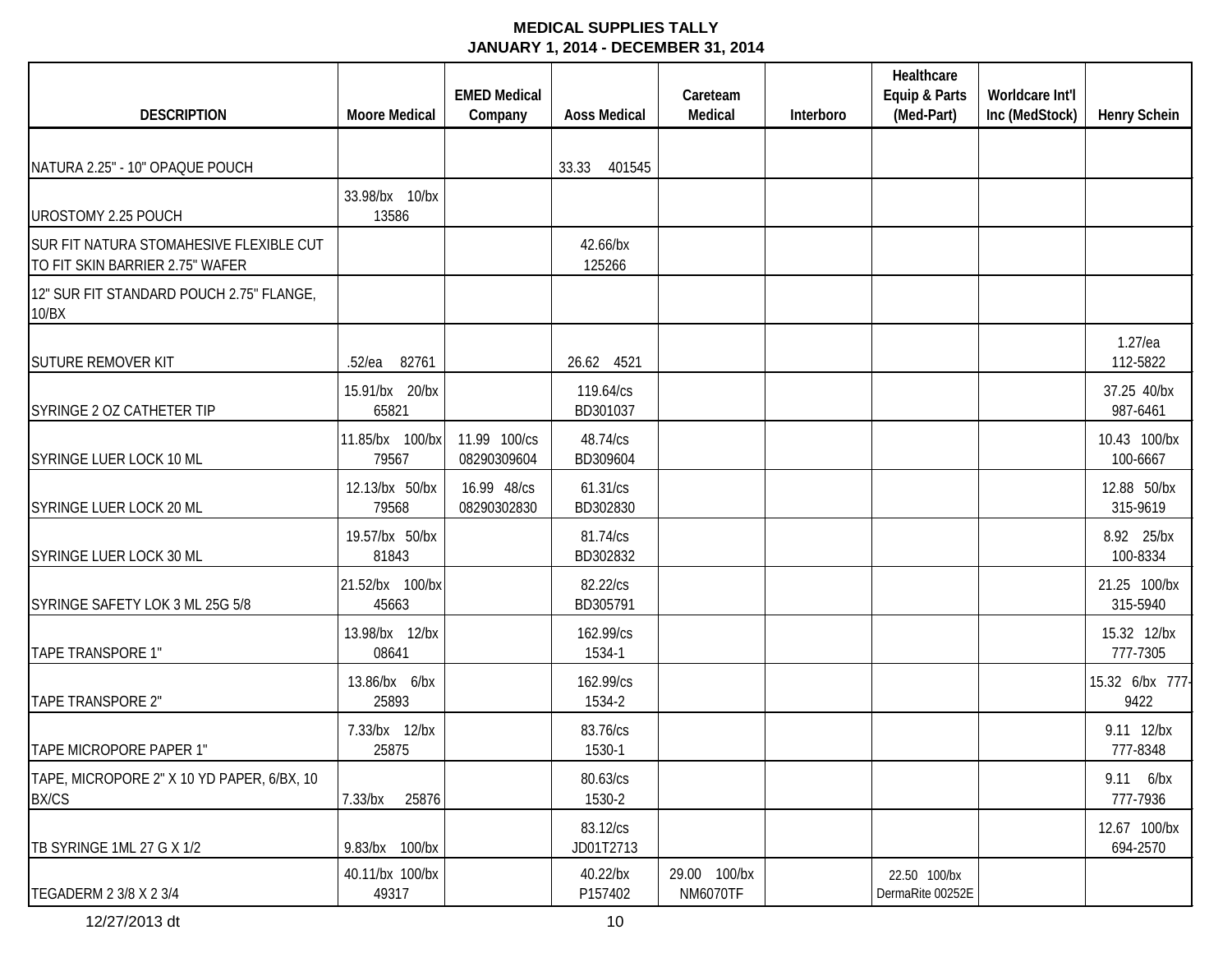|                                                                                                          |                         | <b>EMED Medical</b> |                        | Careteam                        |           | Healthcare<br>Equip & Parts     | Worldcare Int'l |                            |
|----------------------------------------------------------------------------------------------------------|-------------------------|---------------------|------------------------|---------------------------------|-----------|---------------------------------|-----------------|----------------------------|
| <b>DESCRIPTION</b>                                                                                       | <b>Moore Medical</b>    | Company             | <b>Aoss Medical</b>    | Medical                         | Interboro | (Med-Part)                      | Inc (MedStock)  | <b>Henry Schein</b>        |
| TEGADERM 4X4 3/4" TRANSPARENT DRESSING<br>50/BX, 4 BX/CS                                                 | 63.58/bx<br>32377       |                     | 47.66/bx<br>P157404    | 52.00 100/bx<br><b>NM1010TF</b> |           | 29.00 50/bx<br>DermaRite 00253E |                 | 71.33 50/bx<br>120-3612    |
| TELFA 2" x 3" PADS 100/BX 12 BX/CS                                                                       | 3.58/bx 10775           |                     | 58.12/cs 3423          | 11.00 100/bx<br>NM6070BWD       |           |                                 |                 | 10.47 100/bx<br>890-9132   |
| TELFA 3" X 4" PADS, 100/BX, 24 BX/CS                                                                     | 5.68/bx 10776           |                     | 390.00/cs 2132         | 6.00 30/bx<br>NM1010BWD         |           |                                 |                 | 19.73 100/bx<br>890-9112   |
| <b>TONGUE DEPRESSORS</b>                                                                                 | 4.29/bx 500/bx<br>69617 |                     | 3.75/bx M690           |                                 |           |                                 |                 | 4.21 500/bx<br>100-2416    |
| <b>TUBE/CATHETER CLAMP</b>                                                                               |                         |                     | 35.06/bx<br>3913-2     |                                 |           |                                 |                 |                            |
| TUBIFAST SMALL LIMB - #2434 or equal                                                                     |                         | 11.99 2434          | 10.94/ea<br>2434       |                                 |           |                                 |                 |                            |
| TUBIFAST SMALL - MEDIUM LIMB - # 2436 or equal                                                           |                         | 12.10 2436          | 11.84/ea<br>2436       |                                 |           |                                 |                 |                            |
| TUBIFAST LARGE LIMB - # 2438 or equal                                                                    |                         | 14.99 2438          | 15.08/ea 2438          |                                 |           |                                 |                 |                            |
| TUBIFAST X-LARGE LIMBS, HEADS, CHILDRENS<br>TRUNK - #2440 or equal                                       |                         | 19.99 2440          | 20.75/ea 2440          |                                 |           |                                 |                 |                            |
| TUBIFAST LARGE ADULT TRUNKS - # 2444 or<br>equal                                                         |                         | 41.99 2444          | 44.68/ea 2444          |                                 |           |                                 |                 |                            |
| URETHRAL CATH TRAY W/14FR                                                                                | 1.64/ea 83365           |                     | 45.07/cs<br>802214     |                                 |           |                                 |                 | 4.16/ea<br>119-<br>2014    |
| URINARY DRAIN BAG, 2000ML, 20/CS                                                                         | 1.14/ea 83368           |                     | 29.46/cs 3512          |                                 |           |                                 |                 | $6.53$ /ea<br>890-<br>2582 |
| VACUTAINER BLOOD COLLECTION SET SAFETY-<br>LOK WINGED W/LUERS 21 GA X 3/4", 12" 50/BX, 4<br><b>BX/CS</b> | 54.91/bx 66358          |                     | 59.69/cs<br>8881225299 |                                 |           |                                 |                 | 58.93 50/bx<br>987-8393    |
| VACUTAINER BLOOD COLLECTION SET SAFETY-<br>LOK WINGED W/LUERS 23 GA X 3/4", 12" 50/BX, 4<br><b>BX/CS</b> | 54.91/bx 65908          |                     | 59.69/cs<br>8881225307 |                                 |           |                                 |                 | 58.93 50/bx<br>987-1301    |
| VACUTAINER FEMALE LUER ADAPTER                                                                           |                         |                     | 159.46<br>BD364880     |                                 |           |                                 |                 |                            |